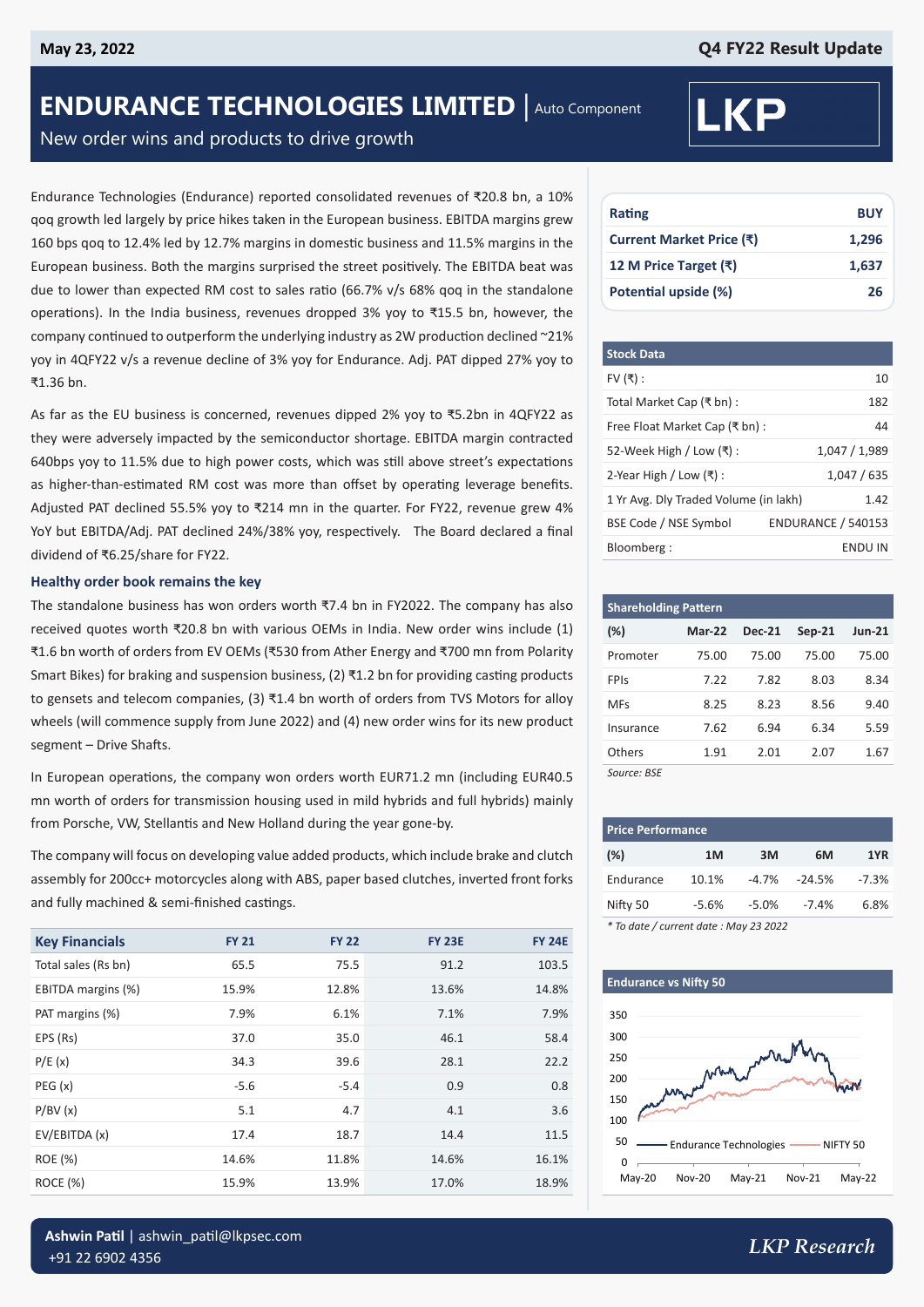The company commenced ABS supplies to Bajaj Auto & Royal Enfield and expects to reach its peak annual capacity of 400,000 units by September 2022 (currently production is impacted by chip shortage). The company is in advanced talks with HMCL for Continuous Variable Transmission (CVT) and expects to start supply from 4QFY23 onwards. The company is also looking to supply suspension and braking solutions for e-bicycle business. Such a strong portfolio of orders will surely ensure strong growth for the company in ensuing years.

### **Acquisition of Maxwell to provide new stream of revenues**

The company has entered into a definitive agreement to acquire 100% of equity share capital in Maxwell Energy Systems Private Limited in a phased manner. The total consideration for the acquisition is up to ₹3.1 bn. Subject to customary closing adjustments and fulfilment of conditions precedent, the company plans to invest ₹1.4 bn for acquisition of 51% stake in Maxwell, which is planned during 1QFY23. The balance 49% shall be purchased in a phased manner in five tranches, spread over the next five years with maximum consideration of ₹1.7 bn. Maxwell is in the business of embedded electronics, particularly in Battery Management Systems (BMS) for vehicles including electric vehicles and for stationary storage systems. The company is also focusing on other key products which include telematics and controllers. In terms of segments, the company will be focusing on electric 2W/3W OEMs, stationary applications for industrial machinery and electric bicycles. Also, the company is developing high voltage BMS solutions for passenger vehicles and buses segments. The company expects to clock in revenues of ₹400 mn in FY2023E. Maxwell's order book is worth of ₹1.5 bn; 80% of which is from India and balance 20% is outside of India. Key customers of the company includes Electric Motion in France, Ray Electric in Spain, one of largest 2W OEMs based out of India and top five battery pack makers within India.

#### **Other key conference call highlights-**

- 1. Waluj plant operation commenced: Driveshaft plant in Waluj, Aurangabad, has started operations and supplies to Bajaj should begin in the coming month. It is also developing driveshafts for Mahindra's Alpha e-3W.
- 2. New capacities: Alloy wheel capacities expansion in Chakan from 240k/month to 320k/ month; the plant will start operations in May-22 and supplies will begin from Jun-22
- 3. In FY22, Endurance has started suppling ABS to Bajaj and RE. It expects to ramp up supplies to 400kunits p.a. by Mar-23, as chip supplies improves.
- 4. Aftermarket segment revenues increased by 35% yoy to ₹4.2 bn in FY2022. Export revenues stood at ₹2 bn in FY2022. The company is targeting to add four more countries in export segment in FY2023E. The company has a target to reach 10% of the total revenues in automotive aftermarket division.
- 5. In Europe, energy cost inflation had negative impact of EUR6.4 mn and RM pressures had negative impact of EUR15 mn in FY2022. The company was able to recover the complete RM inflation from its customers; however was able to only recover 5% of energy cost inflation (from BMW) during the fiscal.
- 6. European OEM mix in FY2022 28% from Stellantis, 26% from Volkswagen, 18% from Daimler, 5% from BMW and rest from other OEMs.
- 7. The company derived revenues of ₹1.4 bn from Hyundai-Kia in FY2022 (part of standalone operations). The company has won orders worth ₹2.4 bn from Hyundai-Kia.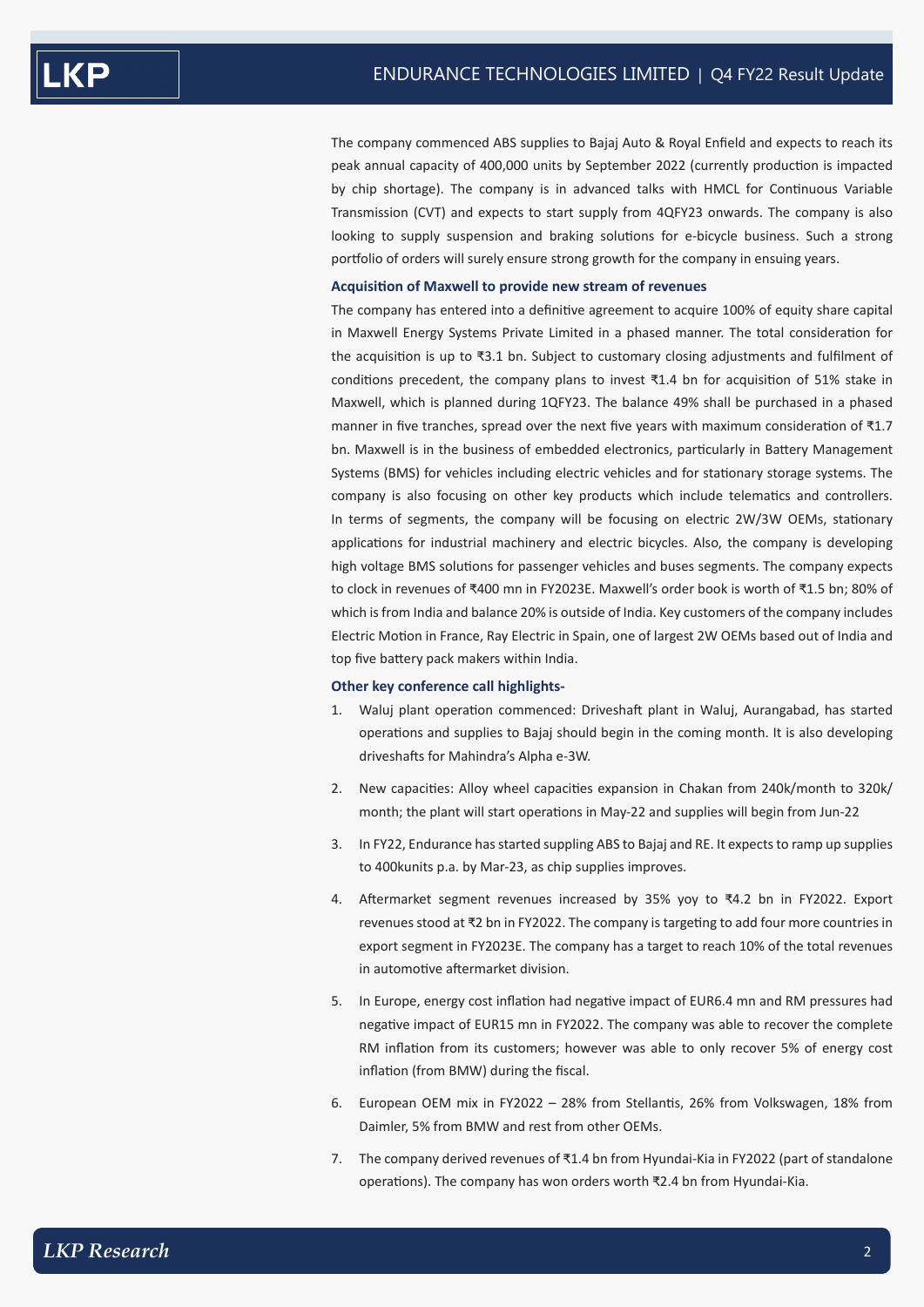| YE Mar (₹ mn)            | <b>Q4 FY22</b> | <b>Q3 FY21</b> | % qoq   | <b>Q4 FY21</b>           | % yoy     |
|--------------------------|----------------|----------------|---------|--------------------------|-----------|
| Net sales                | 20,788         | 18,891         | 10.0%   | 21,329                   | $-2.5%$   |
| Raw material costs       | 12,554         | 11,482         | 9.3%    | 12,222                   | 2.7%      |
| Employee costs           | 1,684          | 1,669          | 0.9%    | 1,934                    | $-13.0%$  |
| Other expenses           | 3,979          | 3,708          | 7.3%    | 3,851                    | 3.3%      |
| <b>EBITDA</b>            | 2,571          | 2,032          | 26.5%   | 3,322                    | $-22.6%$  |
| EBITDA margins (%)       | 12.4%          | 10.8%          | 160 bps | 15.6%                    | (320 bps) |
| Other income             | 127            | 75             | 69.1%   | 69                       | 83.8%     |
| Depreciation             | 981            | 914            | 7.4%    | 1,118                    | $-12.3%$  |
| Interest expenses        | 17             | 14             | 21.4%   | 19                       | $-8.7%$   |
| PBT                      | 1,700          | 1,179          | 44.1%   | 2,254                    | $-24.6%$  |
| Tax                      | 338            | 233            | 45.1%   | 381                      | $-11.3%$  |
| Adj. PAT                 | 1,361          | 946            | 43.9%   | 1,873                    | $-27.3%$  |
| Adj EPS (Rs)             | 9.68           | 6.73           | 43.9%   | 13.32                    | $-27.3%$  |
| <b>Exceptional items</b> | 315            | 315            | N/A     | $\overline{\phantom{a}}$ | N/A       |
| Reported PAT             | 1,047          | 632            | 65.7%   | 1,873                    | $-44.1%$  |
|                          |                |                |         |                          |           |

#### **Quarterly Financial Snapshot**

*Source: Company, LKP Research*

### **Outlook and Valuation**

The quarterly and yearly numbers of Endurance were slightly subdued due to chip shortage and higher RM costs, but we believe the company will continue to outperform the industry led by (1) expectations of improvement in 2W demand over FY23 (after two dismal years), led by strong underlying trends for scooterization and premiumization (2) addition of new and value added products (ABS supply ramp-up over FY23, driveshafts for Bajaj including LCVs and 3Ws, non-automotive castings etc.), (3) ramp-up in EV products (EV order book of ~₹3bn incl. Maxwell) and (5) increasing share of after markets and exports. Furthermore, as chip supply eases in the due course of year, ABS supplies should ramp-up leading to higher revenues for the company. In India, rising order book should take care of the pressure seen in the EU operations including chip shortage, higher power costs and other supply chain issues. Higher operating leverage stemming from higher demand from 2Ws should lead to better margin performance. The strength in Endurance's business franchisee and experienced management should help the stock to continue commanding premium valuation multiples in comparison to most domestic auto ancillary companies. In the latter, there are only a handful of high-quality, large-scale, multi-product auto component suppliers. Considering Endurance's size and strong market share in its operating segments, the stock should command a premium to its domestic peers. Maintain BUY with a target price of ₹1,637.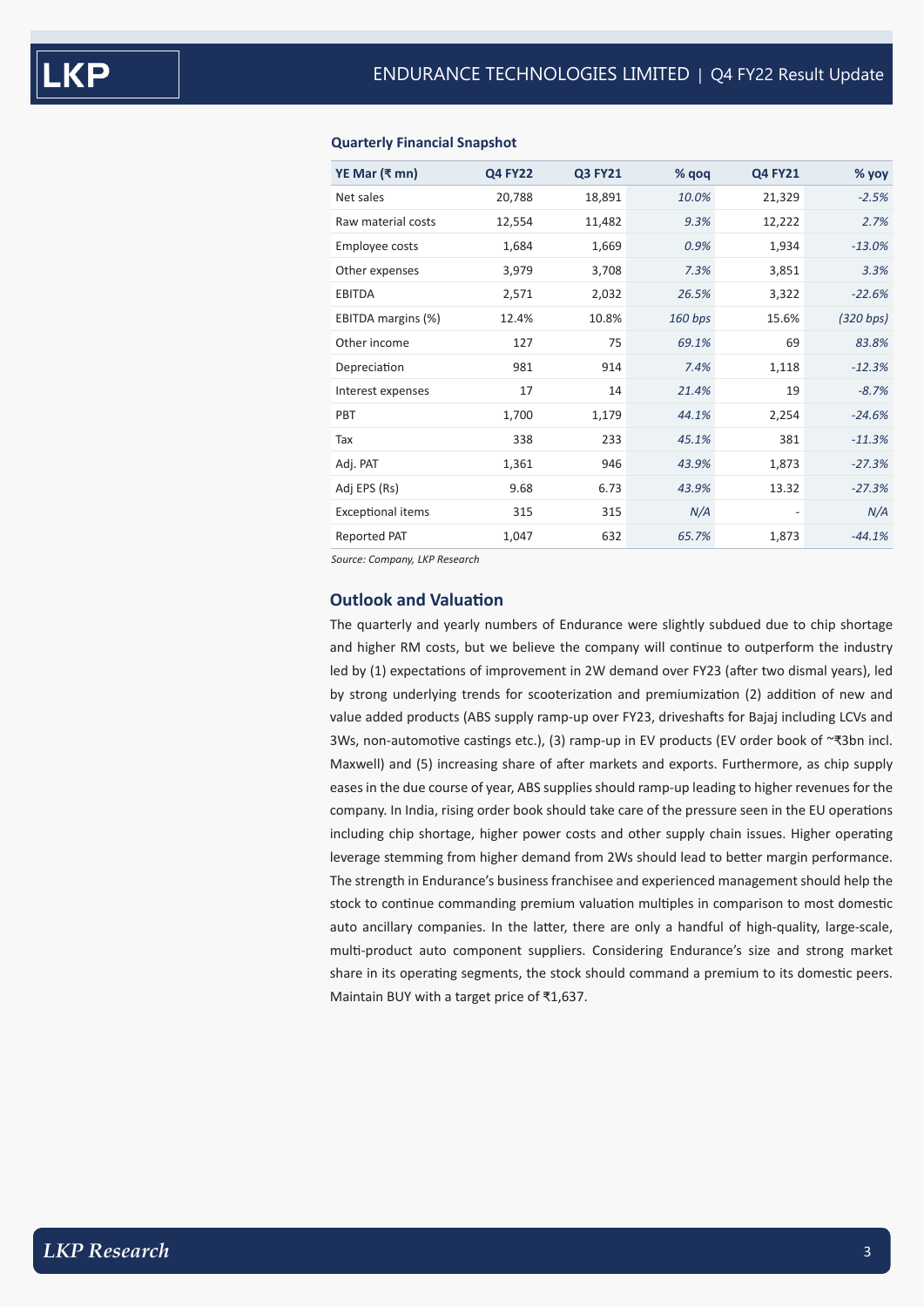## **Income Statement**

| (₹ mn)                   | <b>FY 21</b> | <b>FY 22</b> | <b>FY 23E</b> | <b>FY 24E</b> |
|--------------------------|--------------|--------------|---------------|---------------|
| <b>Total Revenues</b>    | 65,470       | 75,491       | 91,195        | 1,03,502      |
| <b>Raw Material Cost</b> | 35,705       | 44,201       | 52,818        | 58,839        |
| <b>Employee Cost</b>     | 6,760        | 6,944        | 8,145         | 9,228         |
| Other Exp                | 12,601       | 14,700       | 17,805        | 20,130        |
| <b>EBITDA</b>            | 10,404       | 9,646        | 12,427        | 15,305        |
| <b>EBITDA Margin(%)</b>  | 15.9%        | 12.8%        | 13.6%         | 14.8%         |
| Other Income             | 307          | 410          | 500           | 580           |
| <b>Depreciation</b>      | 3,991        | 3,817        | 4,256         | 4,878         |
| EBIT                     | 6,413        | 5,829        | 8,171         | 10,427        |
| EBIT Margin(%)           | 9.8%         | 7.7%         | 9.0%          | 10.1%         |
| Interest                 | 138          | 64           | 100           | 130           |
| <b>PBT</b>               | 6,582        | 6,176        | 8,571         | 10,877        |
| PBT Margin(%)            | 10.1%        | 8.2%         | 9.4%          | 10.5%         |
| Tax                      | 1,272        | 1,254        | 2,089         | 2,656         |
| <b>PAT</b>               | 5,310        | 4,922        | 6,482         | 8,221         |
| PAT Margins (%)          | 8.1%         | 6.5%         | 7.1%          | 7.9%          |
| <b>Exceptional items</b> | 112          | 315          | 0             | $\Omega$      |
| Adj PAT                  | 5,198        | 4,607        | 6,482         | 8,221         |
| Adj PAT Margins (%)      | 7.9%         | 6.1%         | 7.1%          | 7.9%          |

# **Key Ratios**

| <b>YE Mar</b>                   | <b>FY 21</b> | <b>FY 22</b> | <b>FY 23E</b> | <b>FY 24E</b> |
|---------------------------------|--------------|--------------|---------------|---------------|
| Per Share Data (Rs)             |              |              |               |               |
| Adj. EPS                        | 37.0         | 35.0         | 46.1          | 58.4          |
| <b>CEPS</b>                     | 65.3         | 59.9         | 76.3          | 93.1          |
| <b>BVPS</b>                     | 253.2        | 278.7        | 315.6         | 362.3         |
| <b>DPS</b>                      | 0.0          | 6.0          | 9.2           | 11.7          |
| Growth Ratios(%)                |              |              |               |               |
| <b>Total revenues</b>           | $-5.4%$      | 15.3%        | 20.8%         | 13.5%         |
| <b>EBITDA</b>                   | $-8.0%$      | $-7.3%$      | 28.8%         | 23.2%         |
| PAT                             | $-6.1%$      | $-7.3%$      | 31.7%         | 26.8%         |
| <b>EPS Growth</b>               | $-6.1%$      | $-7.3%$      | 31.7%         | 26.8%         |
| <b>Valuation Ratios (X)</b>     |              |              |               |               |
| PE                              | 34.3         | 39.6         | 28.1          | 22.2          |
| P/CEPS                          | 19.8         | 21.6         | 17.0          | 13.9          |
| P/BV                            | 5.1          | 4.7          | 4.1           | 3.6           |
| EV/Sales                        | 2.8          | 2.4          | 2.0           | 1.7           |
| EV/EBITDA                       | 17.4         | 18.7         | 14.4          | 11.5          |
| <b>Operating Ratios (Days)</b>  |              |              |               |               |
| Inventory days                  | 62.5         | 57.9         | 52.0          | 50.0          |
| Recievable Days                 | 58.0         | 46.9         | 41.0          | 39.0          |
| Payables day                    | 71.3         | 60.0         | 56.0          | 53.0          |
| Net Debt/Equity (x)             | 0.10         | 0.05         | 0.07          | 0.07          |
| <b>Profitability Ratios (%)</b> |              |              |               |               |
| <b>ROCE</b>                     | 15.9%        | 13.9%        | 17.0%         | 18.9%         |
| <b>ROE</b>                      | 14.6%        | 11.8%        | 14.6%         | 16.1%         |
| Dividend payout                 | 0.0%         | 18.3%        | 20.0%         | 20.0%         |

**Balance Sheet**

| $(\bar{\tau}$ mn)                     | <b>FY 21</b> | <b>FY 22</b> | <b>FY 23E</b> | <b>FY 24E</b> |
|---------------------------------------|--------------|--------------|---------------|---------------|
| <b>Equity and Liabilities</b>         |              |              |               |               |
| <b>Equity Share Capital</b>           | 1,407        | 1,407        | 1,407         | 1,407         |
| Reserves & Surplus                    | 34,214       | 37,793       | 42,979        | 49,556        |
| <b>Total Networth</b>                 | 35,621       | 39,200       | 44,385        | 50,962        |
| Total debt                            | 3,549        | 1,939        | 2,939         | 3,439         |
| Net Deferred Tax                      | 5            | 6            | 6             | 6             |
| Long term provisions                  | 1,065        | 859          | 859           | 859           |
| <b>Current Liab &amp; Prov</b>        |              |              |               |               |
| Trade payables                        | 12,782       | 12,413       | 13,992        | 15,029        |
| Short term provisions                 | 543          | 640          | 640           | 640           |
| Other current liabilities             | 3,906        | 3,518        | 3,518         | 3,518         |
| Total current liab and privs          | 17,231       | 16,571       | 18,149        | 19,187        |
| <b>Total Equity &amp; Liabilities</b> | 57,471       | 58,575       | 66,339        | 74,453        |
| <b>Assets</b>                         |              |              |               |               |
| Net block                             | 23,509       | 24,558       | 28,302        | 31,423        |
| Capital WIP                           | 930          | 1,191        | 1,441         | 1,741         |
| Other non current assets              | 1,446        | 1,743        | 1,743         | 1,743         |
| <b>Total fixed assets</b>             | 28,433       | 30,083       | 34,077        | 37,498        |
| Cash and Bank                         | 5,133        | 4,026        | 6,743         | 10,085        |
| Inventories                           | 6,118        | 7,011        | 7,525         | 8,060         |
| Trade receivables                     | 10,410       | 9,703        | 10,244        | 11,059        |
| Loan, Advances & others               | 2,947        | 2,895        | 2,895         | 2,895         |
| Other current assets                  | 4,431        | 4,856        | 4,856         | 4,856         |
| <b>Total current Assets</b>           | 29,039       | 28,491       | 32,262        | 36,955        |
| <b>Total Assets</b>                   | 57,471       | 58,575       | 66,339        | 74,453        |

## **Cash Flow**

| (₹ mn)                          | <b>FY 21</b> | <b>FY 22</b> | <b>FY 23E</b> | <b>FY 24E</b> |
|---------------------------------|--------------|--------------|---------------|---------------|
| <b>PBT</b>                      | 6,468        | 5,861        | 8,571         | 10,877        |
| Depreciation                    | 3,991        | 3,817        | 4,256         | 4,878         |
| Interest                        | 132          | 57           | 100           | 130           |
| Chng in working capital         | $-2,697$     | $-397$       | 524           | $-313$        |
| Tax paid                        | $-1,738$     | $-1,600$     | $-2,089$      | $-2,656$      |
| Other operating activities      | 58           | $-323$       | 52            | $\Omega$      |
| Cash flow from operations (a)   | 6,215        | 7,415        | 11,415        | 12,916        |
| Capital expenditure             | $-3,750$     | $-5,290$     | $-8,250$      | $-8,300$      |
| Chng in investments             | 0            | 0            | 0             | $\Omega$      |
| Other investing activities      | 27           | 4            | 0             | $\mathbf 0$   |
| Cash flow from investing (b)    | $-5,906$     | $-5,513$     | $-8,250$      | $-8,300$      |
| Free cash flow (a+b)            | 309          | 1,902        | 3,165         | 4,616         |
| Inc/dec in borrowings           | $-920$       | $-1,837$     | 1,000         | 500           |
| Dividend paid (incl. tax)       | 0            | $-844$       | $-1,296$      | $-1,644$      |
| Interest paid                   | $-134$       | $-67$        | $-100$        | $-130$        |
| Cash flow from financing (c)    | $-1,121$     | $-1,117$     | 2,769         | 3,342         |
| Net chng in cash (a+b+c)        | 6,212        | 5,091        | 3,974         | 6,743         |
| Closing cash & cash equivalents | 5,091        | 3,974        | 6,743         | 10,085        |